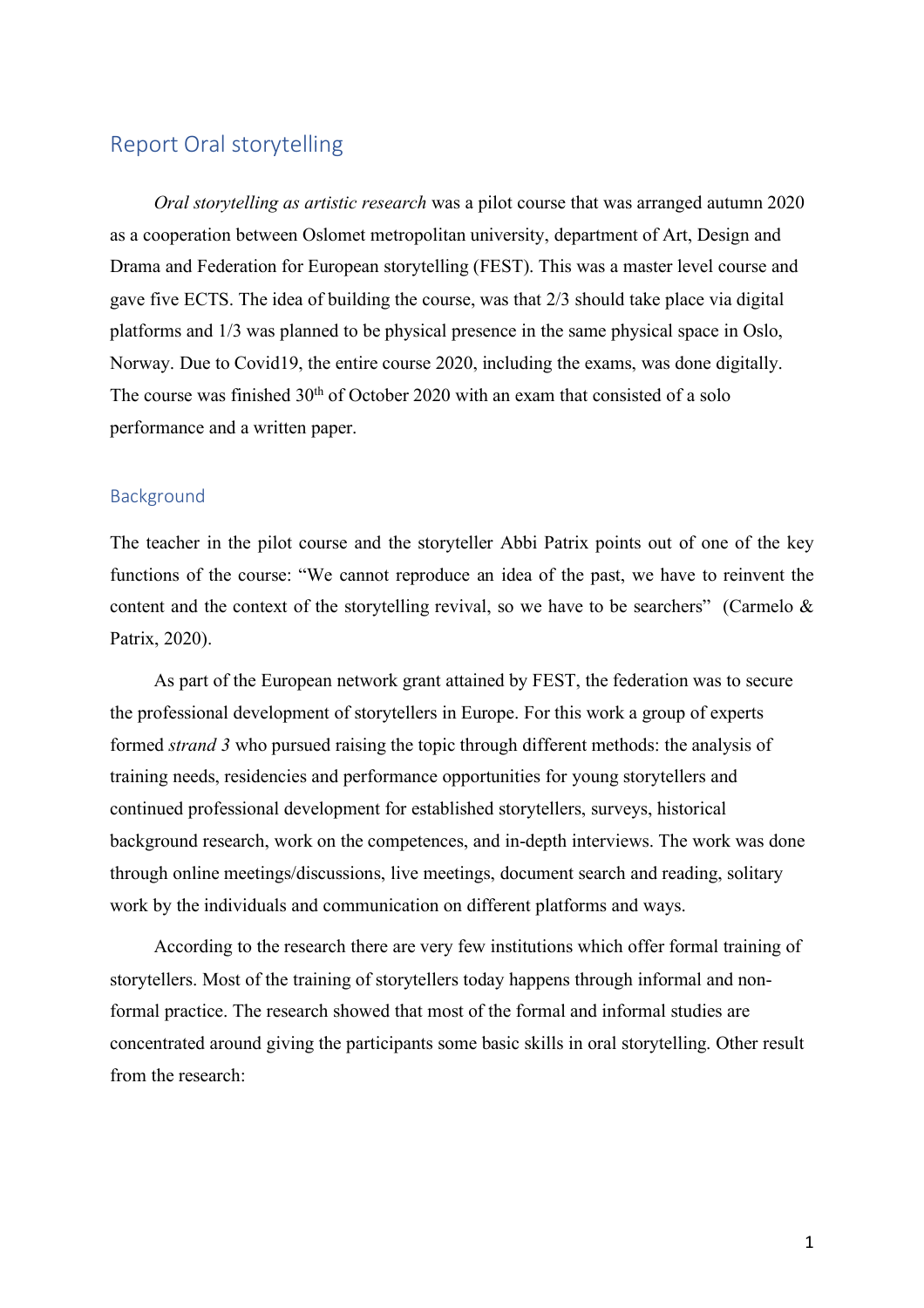$\checkmark$  From the outside the content of the formal and informal courses seem not to differ, despite that it seems like the different trainings aim at different target groups.

 $\checkmark$  None of the trainings are on a higher level than bachelor.

 $\checkmark$  It seems like the formal educations are more contextualised than the non – formal training. The non – formal training are more focused on the personal development of the individual participant, except for training aimed at teachers.

The non-formal trainings are "not clear" on the learning outcomes of the trainings regarding competences, skills and knowledges.

Most courses are focused on the practical way of learning, performing and using storytelling in different contexts.

The research also shows a lack of theoretical background, as pinpointed by the teacher in the course and the storyteller Luis Correia Carmelo:

As pointed out by several authors, one of the most worrying aspects of oral storytelling professional activity is the lack of theoretical background and critical language, what is surely reinforced by the fact that a big part of the literature and the training programs available is based and targeting practice (see Birch & Heckler, 1996; Ryan, 2003; Sanfillippo, 2007). Because of that, the professional development of oral storytellers should be necessarily connected with the acquisition of competences included in what the competence model developed by FEST called the "researcher" domain. These are the competences involved in the activities of search for story material, research on the background of stories and oral storytelling, explore and assess own and others practices, among others, essential in artistic research processes. These competences demand an extensive understanding of the oral storytelling contemporary phenomenon, a broad knowledge of folklore theory in general and specific references of performing arts practices and approaches. (Carmelo & Patrix, 2020)

Based on this*, strand 3* was challenged to create a new course for experienced storytellers.

# Curricula

*Strand 3* wanted a course that would give the students credits. We ended up with a course giving five ECTS. The course was also to be at a master's level, and it was then natural that it became a further education course, as it could not be included in a full program plan in a master's degree. The indication of the master level can be seen through the formulation of the learning outcome.

Preliminary investigations and research by *strand 3* formed the content of the plan, and also Norwegian conditions had to affect this content. An overview was therefore made to see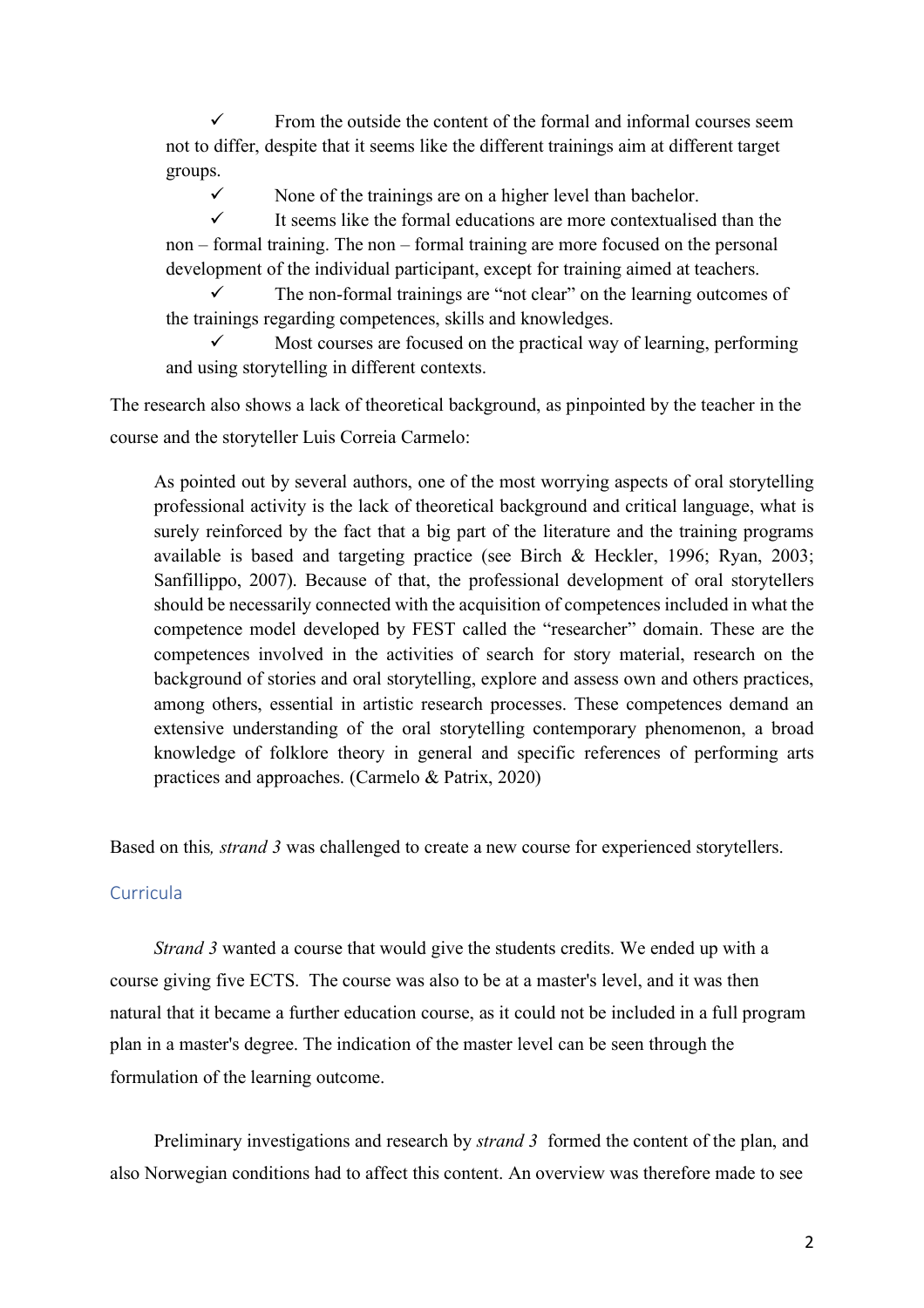the frequency of oral storytelling in Norwegian education and culture. Oral storytelling is well established in pedagogy, for this reason the focus of the course plan was aimed at performing arts, because oral storytelling needs to be strengthened in relation to the discourse of the art world. The focus of the course was thus artistic research.

Artistic research is a research methodology where the process within an art field and the work of art is central. The research has practice as its central subject, while at the same time being theory-driven. The research will take place through or within an artistic process and an artistic work. Having this as a topic in a study, was then central because the students could through this contribute to developing the oral storytelling further.

We ended up with a program plan having the following learning outcome:

## **Learning Outcome:**

## **Knowledge**

The student

- has in-depth knowledge of practices of oral storytelling as performing art
- has in-depth knowledge of artistic research
- is capable of analyzing and using oral storytelling based on social needs

# **Skills**

The student:

- is capable of analyzing relevant topics based on oral storytelling's distinctive character and place in society
- is capable of using relevant methods for developing artistic research in an independent manner
- is capable of developing and using relevant methods to achieve a result

#### **General competence**

The student:

- is capable to carrying out an oral storytelling artistic development project under supervision and in line with current research ethics norms
- is capable of contributing to innovation and innovation processes within the area of oral storytelling
- is capable of analyzing, reflecting and communicating oral storytelling in a community-oriented context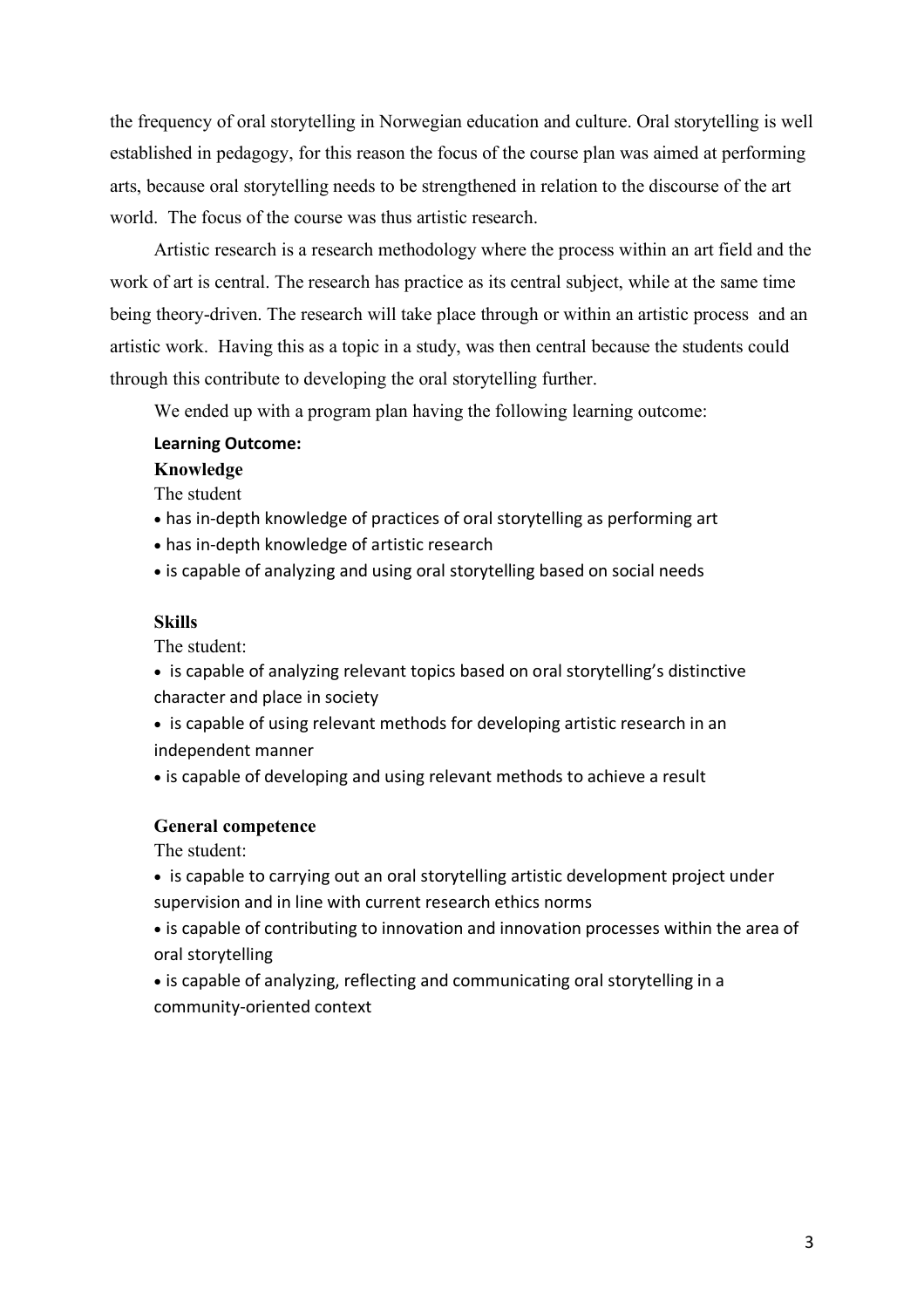#### Reading list

In terms of the reading list, this had to be adapted to both the theme of the subject, but also BA and MA in drama and theatre that already exists at the department. This is to prevent students from "earning" the same credits multiple times.

The course featured fixed literature, extra literature, and in addition the students' selfselected literature.

The fixed list covered both the subject – and the field of research and here we made attempts to achieve the last published with a high academic standard. Oral storytelling is a marginal subject and it is difficult to find specific literature that is not too wide and not at the beginner level. The extra literature was based on the idea that students had to have some competence before they started studying in this course. The literature of their choice, the students chose themselves aimed at their own field of research.

# The students

The requirement to enter the program was BA (regardless of what they had BA in), two years of documented oral storytelling experience, and the applicants had to submit a motivational letter. There were twelve applicants for the program, of which eleven were eligible. When Norway was shut down due to the pandemic, the study had to be digital, which led to the resignation of some of the students. One resigned because the study was too laborious. The program then ended up with six students, five of whom completed the exam.

Both gender were represented and age was from the beginning of the twenties to sixties. All students had some experience in oral storytelling and all had a BA in different subjects. Several also had a master and one had a PHD.

### Teachers

Mimesis Heidi Dahlsveen was responsible for the course and had some teaching in the pilot. Luis Correia Carmelo and Abbi Patrix was responsible for most of the teaching and mentoring. In addition, professor Camilla Eeg-Tverrbakke had a lesson lasting three hours. The university librarian Tone Hoemsnes was also supposed to have a three-hour session, but this was cancelled due to illness.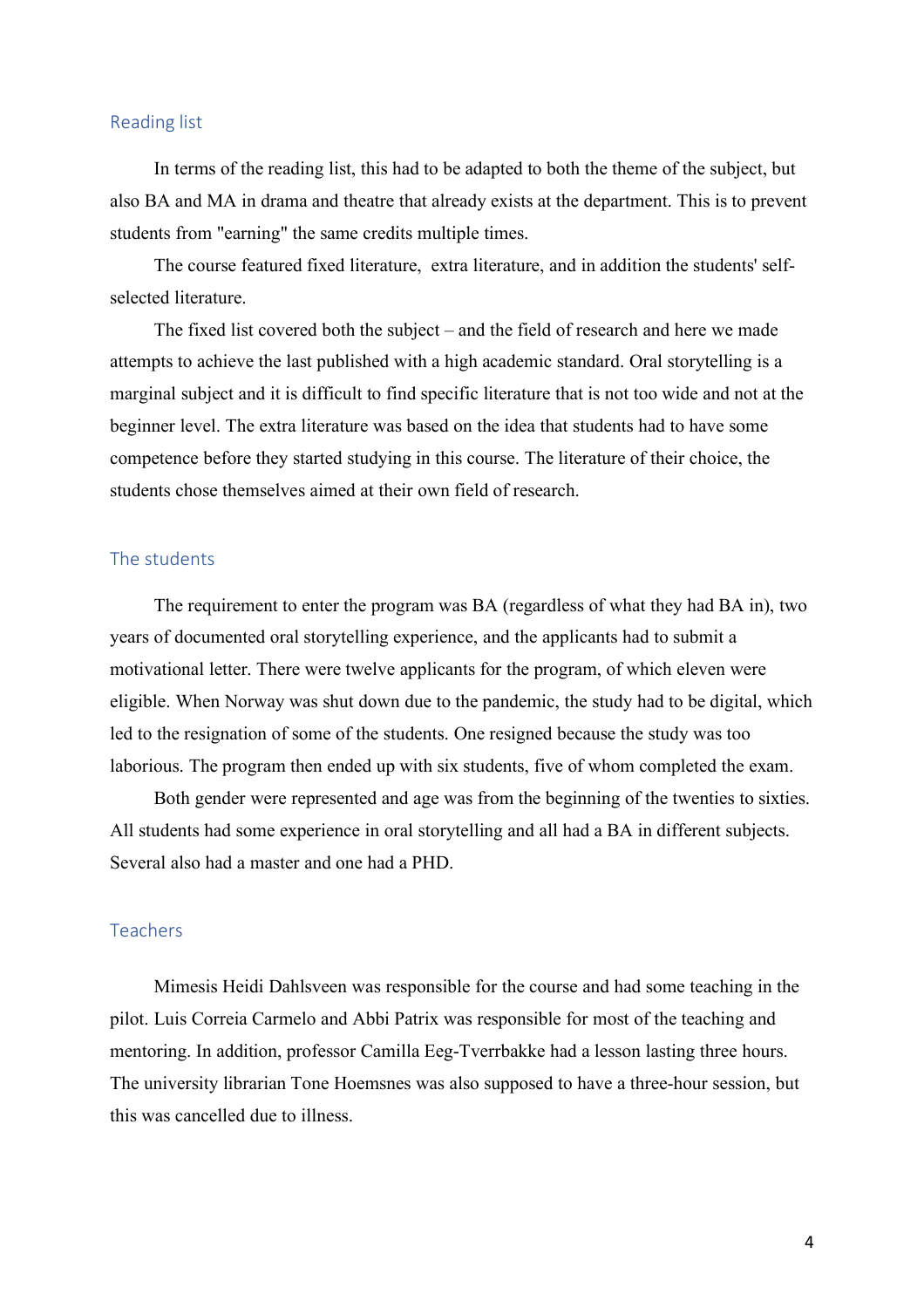#### Implementation

The study spanned four weeks, which was then followed up by exams. Two days a week was intended for teaching, then followed mentoring in groups and individually over two days, and one day was set aside for study day. Each week also had a regular fixture of the class hour, where students and teachers could discuss various things related to the organization of the week. We made an effort to combine theory with practice in a dynamic way.

Luis Correia Carmelo describes the teaching as follows:

To achieve that we implemented a model organized in work days in which our training was complementary: I assured theoretical inputs while Patrix reflected on the practical implications of those through examples and exercises.

This same complementarity between theory and practice was pursued in the mentoring component of the course. The groups and trainees were divided for mentoring between Patrix and I according to the specific needs of their research processes at the moment (Carmelo & Patrix, 2020).

It eventually became clear that too many days were overfilled with teaching and mentoring and the students felt they did not have time to work on their own projects. In the last week, the number of hours in terms of teaching was reduced, giving students more time for their own projects.

# Evaluation and assement

The evaluation of the study took place through an electronic questionnaire, as well as a conversation between students and teachers. Overall, the students were satisfied with the pilot course:

The combination of theoretical and practical information provided by Abbi and Luis worked well for me. Also, the methods that Heidi used to push us to make quick decisions about our projects. That was really helpful even though didn't feel very comfortable, but worked well in the end as from the very first day of the school we've got an idea of what is expected from us. I also really enjoyed the general mood in the group, was always pleasant and felt open, we could ask anything we were interested in. (Anonym2, 2020).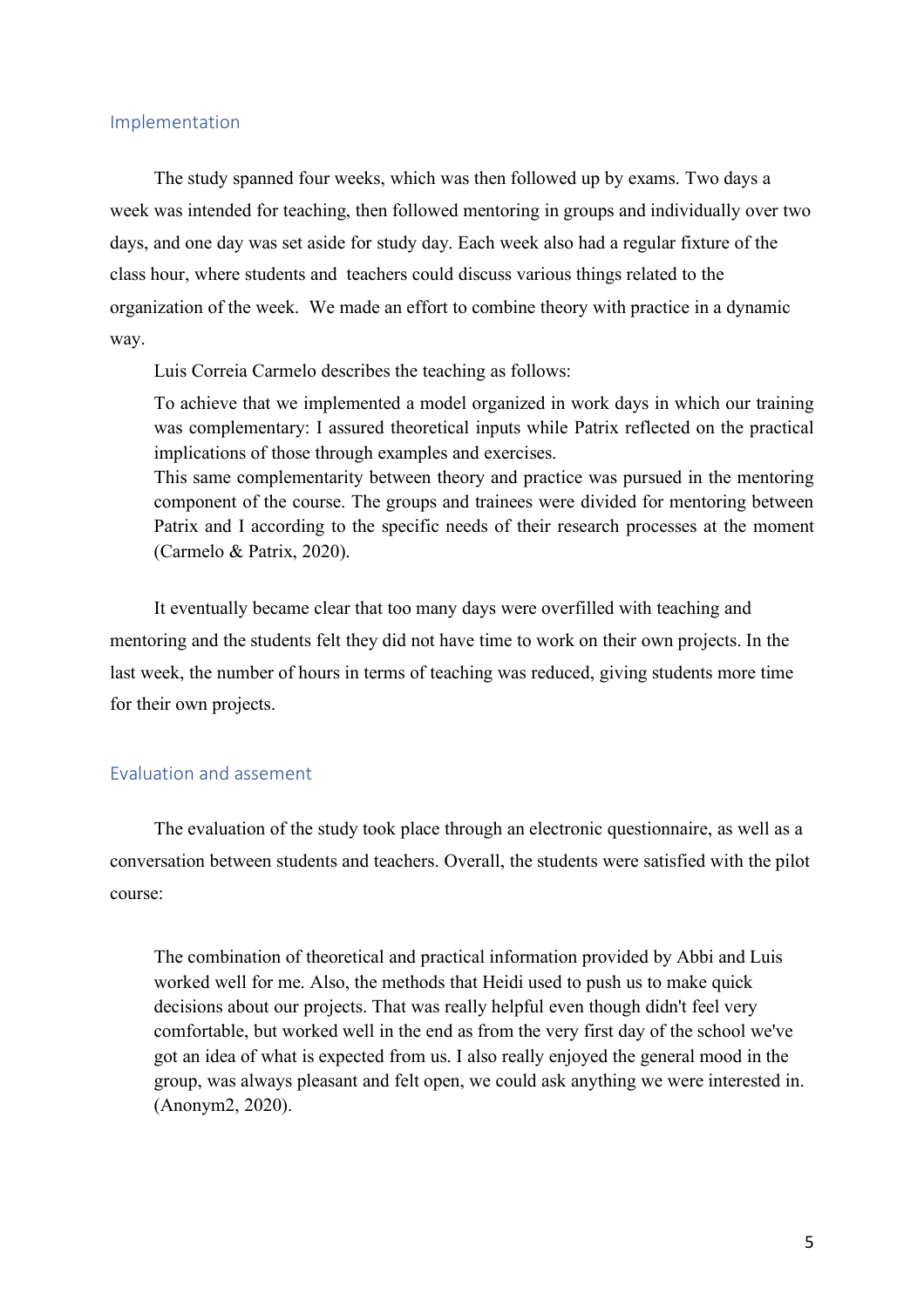At the same time, there were several comments on what could be improved. First and foremost, the course was too intense and laborious: "I think it would be worth considerating to stretch the masterclass over a longer period (for example 4 month or whole semester) having every month a meeting for four or five days. So you would have more time to digest all the great information and input you get. (Anonym3, 2020).»

#### There was also a desire for more varied digital teaching:

Also, if the course continues to be an online course, the screen time needs to be reduced, or at least the students should be allowed just to listen for a lecture without turning on their video. (Anonym2, 2020) I would like more workshop-style sessions and to have the opportunity to apply theory and try it out myself not just hear or read about it. (Anonym4, 2020).

It also emerged in the conversation that there could have been more focus on artistic research work, preferably with examples.

It should be noted that working language of the pilot was English, and this was for some students somewhat demanding.

The study was completed with exams. The first exam was a solo performance conducted on the platform zoom. The performance was followed up by a ten minutes talk with the examiners. The external examiner Ragnhild Alette Mørch writes the following about the exam:

The procedure of the exam was well organised and ran smoothly. The zoom space was open 20 minutes before the start of each exam and Mimesis Heidi Dahlsveen was in ongoing contact with the members of the audience via the chat function. Once the exam had officially started, Mimesis Heidi Dahlsveen introduced the tellers and informed the audience on how to pin the correct speaker-view to allow for uninterrupted viewing of the performance. There was no issue with the Internet connections, some technical problems occurred with regards to the use of a microphone.

The usage of two different Zoom rooms and the waiting room function allowed for an undisturbed talk between the examiners and performer after the performance. Only in one instance were some issues with the Internet connection, which caused a delayed start of the talk. (Mørch, 2020)

The grading scale used was from A (excellent) to C (good). One candidate led to a lengthy discussion: